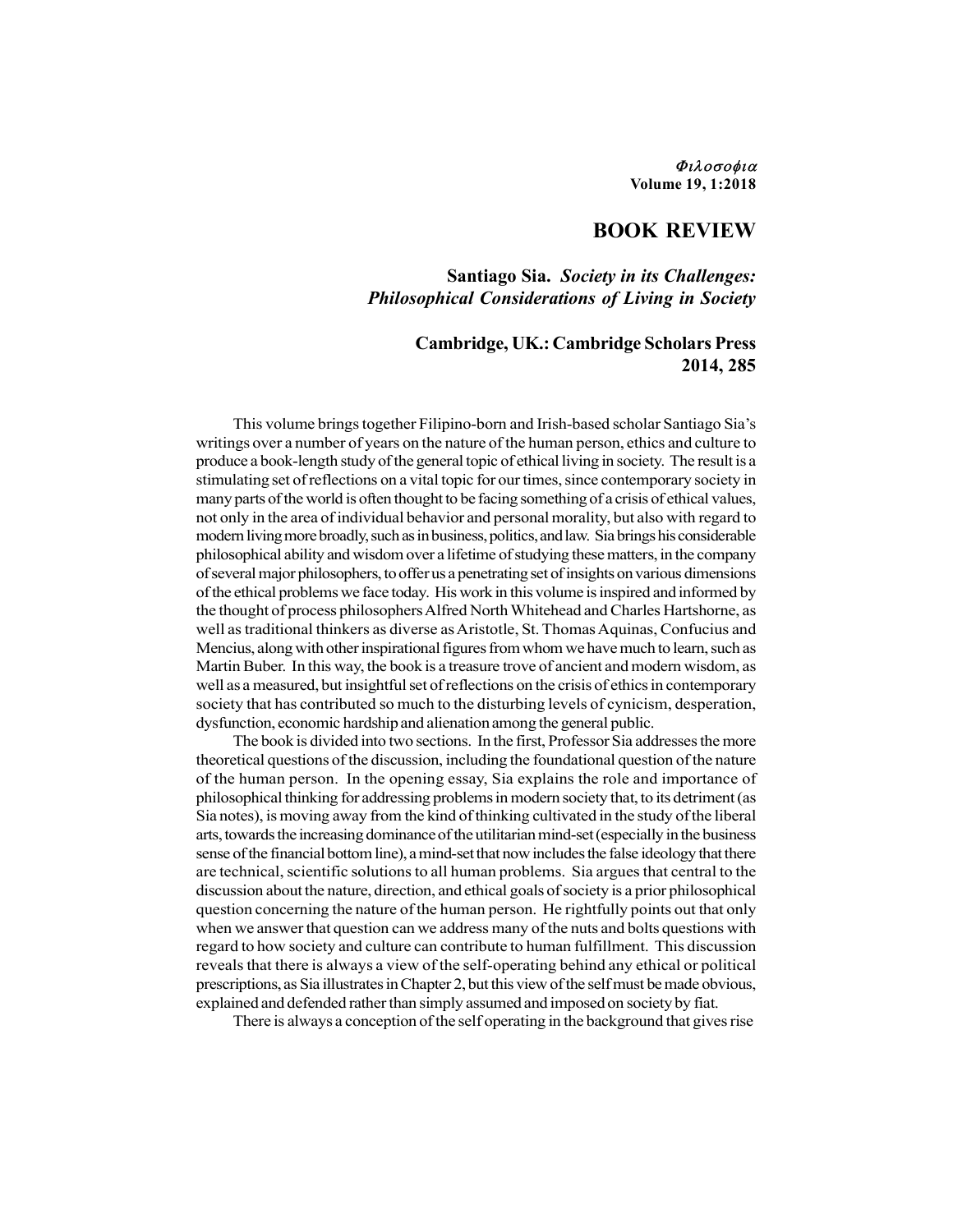to some of the issues involving public and private interests in society, and one of the most difficult political problems—at least in the context of a democratic society—is whether (and why) citizens should live according to someone else's conception of the self. More specifically, perhaps, the question can be put this way: which (and whose) conception of the self should regulate public morality? This is a question that requires a debate about the true conception of the self. Sia does not point out that this debate presents contemporary democratic societies with a serious problem which they will have to face eventually: how to resolve debates about ethics, politics and culture if there are different and indeed competing views of the self in the same society. But his concern here is more with establishing that there is always a conception of the self behind public ethical pronouncements.

After offering a critical reflection (inspired by the work of Hartshorne) on the dualistic way of thinking in modern society which often leads to division (physical/mental, individual/society, church/state, along with racial and gender divisions, which also often pit us against each other), Sia turns in Chapter 4, in an essay entitled "Relationships and Communal Living: A View on Types of Relationships", to the work of Martin Buber to offer a fascinating account of human relationships. Buber's account of the nature of the human person, though not unique to him, is given an interesting formulation in his most famous work I and Thou (1923). Whereas traditional philosophers like Aristotle and Aquinas held that the human self is by nature a social being, Buber proposed that it is in fact in our relationships with others that the individual self emerges and becomes real. The traditional view is that a human being only finds fulfillment in some kind of community, because this is part of human nature; Buber takes this view a step further to suggest that it is only by means of human relationships, which he characterizes as "I-Thou" relationships, that a true individual self comes to exist. Before that, the self is incomplete. This again is a claim about the nature of human beings, and a fascinating one, since it is often believed that an individual self would have to exist first before it could enter into relationship. But Buber's point is that the self prior to relationship is not really individual since an individual needs relationship with other human beings to become not only fulfilled, but also individual. This is an empirical claim about the self, one that Buber and other thinkers who hold the same view, such as Gabriel Marcel, believe must be confirmed by a person in their own individual experiences with other people. This understanding of the self, as Sia notes, would have far-reaching implications for

individual morality and for society as a whole. If this view is correct, it would mean that the modern and contemporary view of the self, which comes from the tradition of thinkers such as John Locke and John Stuart Mill, is largely incorrect and misguided. This influential (indeed, for the twentieth century, *defining* view of the person) is founded upon the notion of individual autonomy, with a strong emphasis on the exercise of one's freedom (over and against the influence of others, whose concern must be regarded in the first instance as "interference" ). It involves pursuing one's own path in life (as Mill put it) from a range of choices, with little restraint from morality or tradition, and while often being encouraged, especially in modern interpretations and applications of Mill's thought, to regard other people as an impediment rather than as necessary to the task of developing a complete self and achieving human fulfillment. Mill's view is often regarded as selfish because it puts so much emphasis on the individual, what the individual wants from the point of view of selfinterest, on how the individual chooses to relate to others (if at all). The choices of the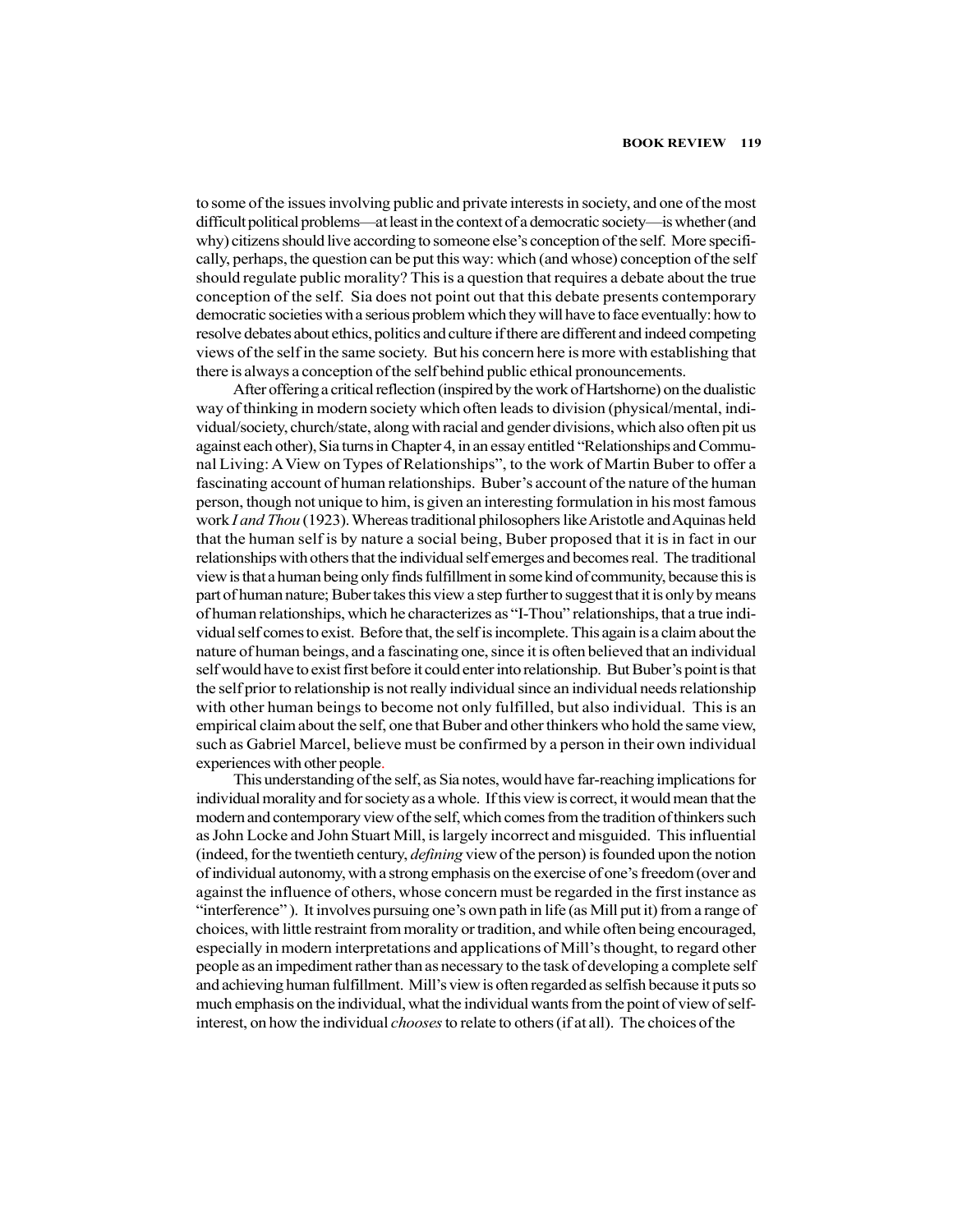#### 120 BRENDAN SWEETMAN

individual are always primary and the role of others (even family members) are, to a large degree, secondary on this understanding.

Buber's account, Sia argues, suggests a different approach—one driven by an empirical analysis of human nature—and illustrates that the Millian approach leads to a lack of fulfillment in our day-to-day lives. Indeed, the increasing dominance of the Millian approach would explain the sense of alienation, loss of meaning and crisis of confidence in the use of reason to make functional choices that many experience in contemporary society, despite appearing to be doing very well on the surface in terms of human well-being. It is not so much perhaps that Mill's understanding of the self should be abandoned but that a serious tempering of it is necessary, along with a recognition that our nature requires us to put the other person before ourselves in many of our choices—that this approach is a better path to human fulfillment. We see the same idea in thinkers such as Levinas and Marcel; it is also the dominant view of the person in the Christian tradition. Sia follows up this discussion (again drawing on the work of Hartshorne) with an attempt to explain and to reconcile both the individual and social aspects of being human.

In the last essay of the first part, "Ethical Thinking and Formation: A Challenge for Living in Society," Sia turns to the work of Mencius to further elucidate the deeper aspects of ethical thinking. Mencius emphasized the fact that human beings have a moral nature, and that we must make an effort to cultivate it; this involves the use of both reason and emotion, and focuses on key aspects of that nature such as our essential goodness; in addition, Mencius held that we need to make an effort to put aside our selfish interests. One problem is that we too easily allow ourselves to be led astray by our appetites, and then engage in a process of rationalization to explain why we failed to exercise self-control. Society and cultural trends also make the process of rationalization (which is a form of selfdeception) easier, one of the insights of Aristotle and the Greeks—that a corrupt society is very likely to have a corrupting influence on all but the most strong-willed who live in it. These points have application in the areas of education and business, for instance. Many schools profess to be educating the whole person, but are under pressure to conform to a business model, which places the emphasis in the curriculum on teaching skills that will lead to good jobs and higher salaries, whereas the ideal curriculum should focus not only on skills but on good training in the liberal arts. Similarly in business, a simple business transaction must be conducted with honesty rather than with deception or fraud—for example, when selling a product (a topic Professor Sia has discussed with the President of Ireland, Michael D. Higgins, who held a series of meetings with educators, experts and community leaders in the wake of the banking crisis in Ireland). Sia notes that a cultivated moral center is required to make good ethical decisions—in business or medicine for example and argues persuasively that our educational systems today have a misguided tendency to neglect moral education for other things that are deemed more economically or politically expedient.

In Part II, Professor Sia turns to more practical issues. Chapter 7 provides a fascinating overview of and reflection upon the dominance of the *image* in modern culture. This issue of our times raises all sorts of important philosophical questions concerning the difference between the image and reality, the dominance of the image over reality, the question of who has control over the images, the attempt to shape culture by means of images, the desire of people to confirm to the images being presented to them, the role of the image in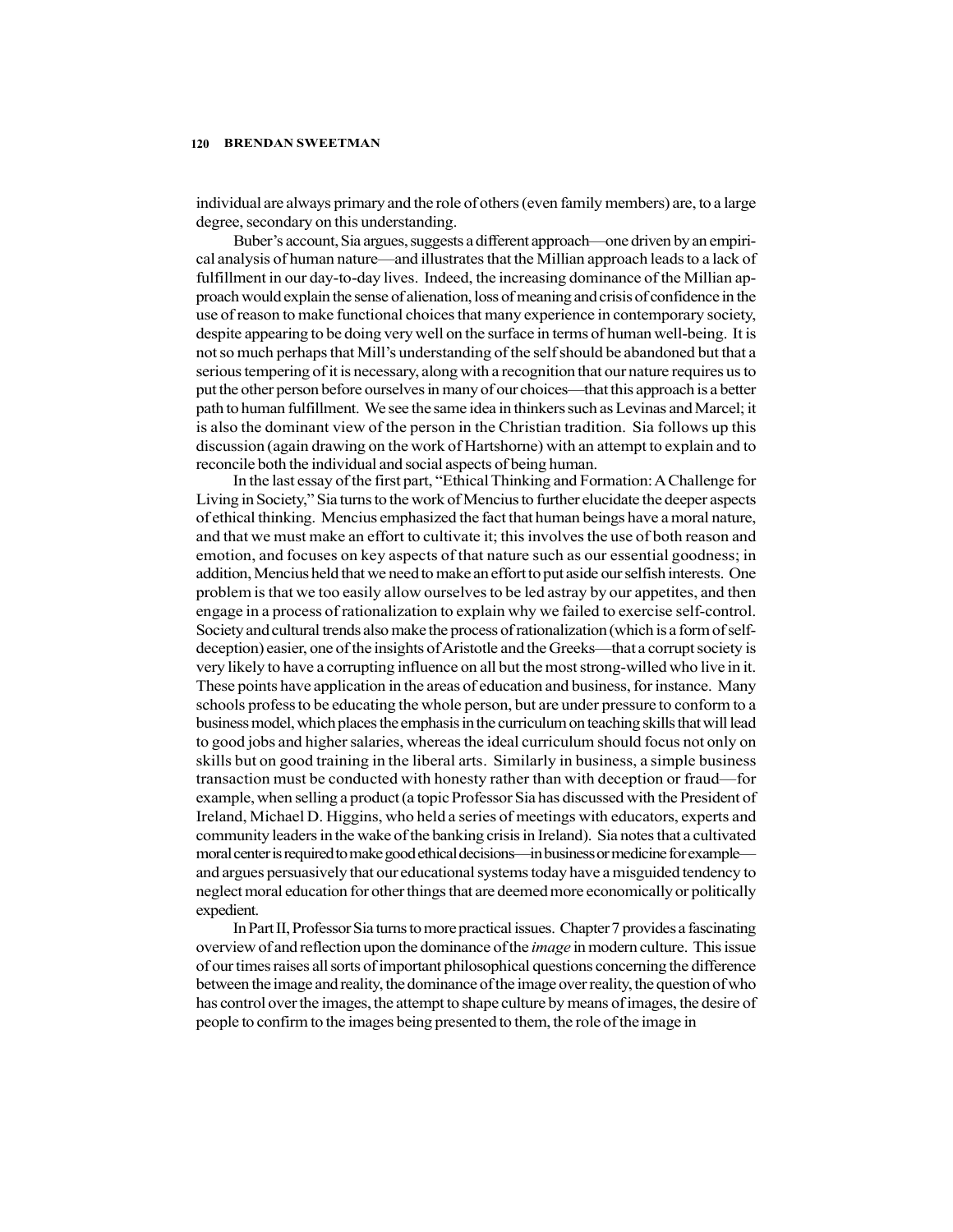the way media reports news, and so forth. Sia proposes some criteria for deciding where to draw the line on the creation of images and free speech, but the criteria are abstract and would benefit from illustration with concrete examples. The problem we face today is that there is a strong tendency towards subjectivity and relativism on these kinds of questions, as Sia notes. He tries to walk a middle line between freedom of speech and the need to insure a reasonable and responsible approach to public culture, but it is hard to know how to defend it.

Several of the essays in the second part of the book deal with issues of public affairs, business and education. Sia argues that because human beings are primarily moral beings (indeed some philosophers argue that this is what sets us apart from other species, rather than reason or higher consciousness), we must have an ethical approach to life in public affairs, and that public officials have an obligation to promote an ethical climate in society. It is tragic that many officials today would deny this common sense observation and claim that their public work has little to do with ethics, or would simply, as an exercise in public relations, pay lip-service to the need for decisions to be guided by ethical standards. Appealing again to the work of an ancient Chinese thinker, this time Confucius, Sia argues (in an essay titled, "Social Roles, Public Office and Moral Society: Lessons from the Past for the Present?") that human beings require contentment and satisfaction, but as Confucius argues, this comes from the fulfillment of our moral nature primarily and not from material needs (though these should not be neglected and indeed are necessary, but are not an end in themselves). But we must concentrate on the higher things that are part of the essence of being human. So we judge a society by whether it leads to the fulfillment of the moral nature of human beings, and this means "creating a moral atmosphere for only in such a society will the people truly prosper" (p.186). This means that those in public office should try to act in a moral way in the carrying out of their duties. It does not necessarily require forcing a particular worldview on society, and perhaps it is best understood in terms of the application of the virtues, rather than as calling for the moral transformation of society (though Sia does not spell out how it would work, nor what challenges it would face in a pluralist culture). However, he is right to stress that it is not adequate for politicians or public figures to claim that they are not public role models, for they influence people in virtue of their position and actions whether they wish to or not.

Sia notes that the banking and economic crisis and collapse of 2008, particularly in the Irish context, but also more globally, was caused by simple human failings in morality, and less so by any conscious efforts to introduce a new moral philosophy! One of these failings was simple human greed. Sia provides an analysis of the issue of accountability in ethics, and proposes several guidelines in this regard, including the need for financial institutions to have public oversight (a point that recent scandals in Ireland involving various charities underscores once again).

There is a fascinating essay on the "Bologna Process" (a project of the European Union, drafted initially in 1999) which was an attempt to bring about a certain amount of standardization among universities in Europe. Sia discusses the issue with his usual common sense, recognizing that colleges of higher education should take account of the requirements of the labor market in their area of society, and the skills that people require, but that the best educational systems must also educate what the Jesuits call "the whole person"— intellectual, morally and spiritually—as well as in techniques and skill sets. As Sia